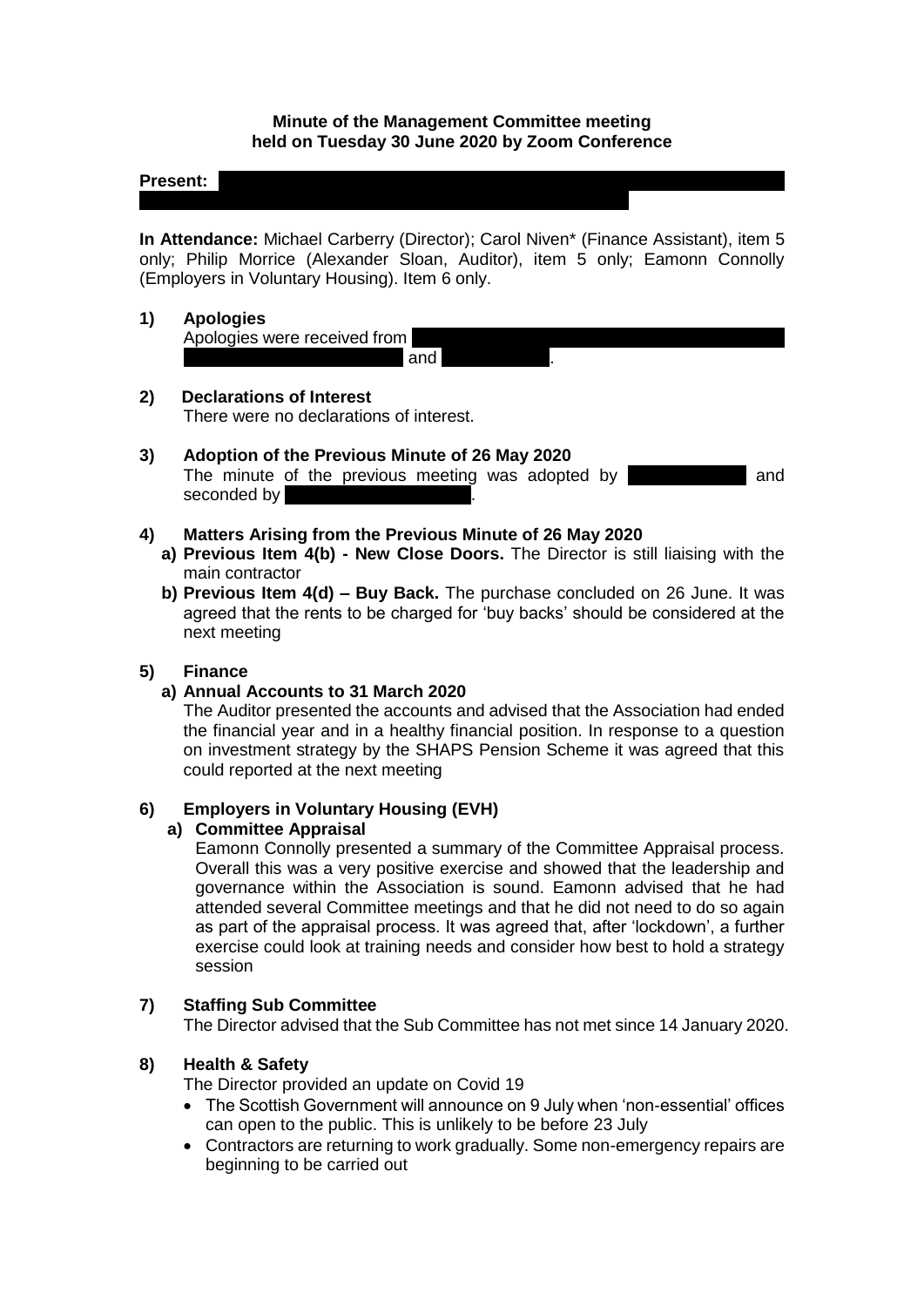- Staff will continue to liaise with the Royston Coronavirus Response Group to support vulnerable residents. This is likely to continue for, at least, a couple of months
- Generally, there remains a heightened anxiety and stress within the community which impacts on staff
- Working with 2 staff in the office each day for the past 16 weeks has really taking its toll. A return to a full staffing compliment in the office as quickly as possible, is really important. Monday and Friday until nurseries return to work, probably on 15 July. Carol
- A risk assessment has been carried out, based on the template provided by EVH. Risks have been identified as 'Standard' – we are aware of them but they are manageable. For example, in an office that can accommodate 8, there should be no issues with 4 staff working. When support workers return they can operate in the other side of the office in the Committee room, which has separate facilities. The reception area can be arranged to have a oneway system with social distancing

# **9) Scottish Government/Scottish Housing Regulator**

### **a) Annual Assurance Statement (AAS)**

The Committee noted the paper issued with the agenda. It was agreed that, given the number of formal complaints there is no need for an elaborate form of reporting. The Annual Report and the report to Committee can be expanded

### **b) Notifiable Events**

The Committee noted that there had been no recent discussions

### **10) Tenant Bonus Scheme**

The monthly prize draw has been suspended. Several draws would be made at the first meeting in the office after lockdown has ended.

## **11) National Accommodation Strategy for Sex Offenders (NASSO)**

- a) After lockdown there will be further discussion with the NASSO Awareness Group (NAG) before further consideration by Committee
- b) There was a 'sting' operation by 'Child Protectors Scotland' (CPS) on 10 June at Charles Street flats. communicating on line with a 14 year old girl. CPS arrived at his door and Police were called. More than 100 residents gathered as Police tried to remove Thomson from the flats
- c) This month marks the  $16<sup>th</sup>$  anniversary of the death of Mark Cummings. The authorities have a much better understanding of what they are doing, in terms of, working together. But the public, the communities most affected, remain outside the decision making process

### **12) Royston Strategy Group**

The minute of the meeting on Friday 3 July has been posted on Committee iPads.

- **13) Policy** The review of the Allocation Policy will be considered after lockdown is lifted.
- **14) Training**

There was no report on this item.

**15) Items for Future Agendas**